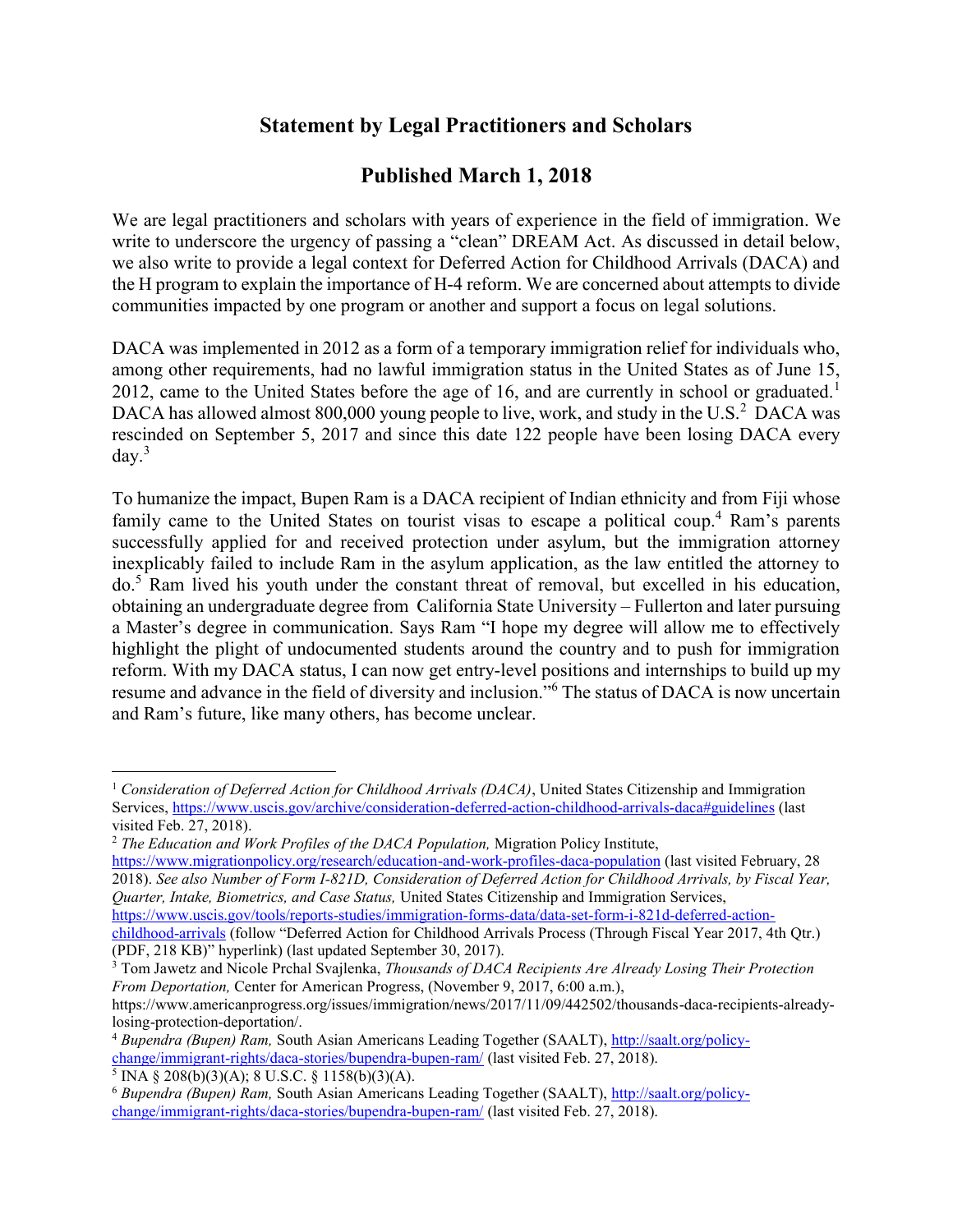The H-1B visa is a type of non-immigrant (temporary) visa that allows individuals with specialty occupations to live and work in the United States through a specific employer who must among other requirements guarantee to pay the higher of either the prevailing or actual wage for the job.<sup>7</sup> The immigration statute defines a specialty occupation as an occupation involving a theoretical or practical application of a body of highly specialized knowledge and attainment of a bachelor's degree (or its equivalent) for that specialty.<sup>8</sup> Examples of workers who often qualify for H-1B status include, but are not limited to, architects, engineers, IT specialists, mathematicians, and administrative specialists.<sup>9</sup> H-1B visas are subject to an annual cap of  $65,000$ , with an additional 20,000 available to foreign nationals holding a master's or higher degree from U.S. universities.<sup>10</sup> Spouses and minor children can accompany the principal H-1B applicant to the United States as dependents under the H-4 category.<sup>11</sup> The legal immigration status of an H-4 is directly tied to the principal H-1B holder. Necessarily, H-4 children were brought to this country before the age of 21, and many were of tender age when they arrived in the United States.<sup>12</sup>

For an H-1B worker who seeks to become a lawful permanent resident (green card holder) either through an employer or in some cases through self-sponsorship, there is a maximum number of employment-based green cards that can be issued worldwide in a given fiscal year.<sup>13</sup> Although the H-1B visa is a temporary visa, the law allows the H-1B worker to be sponsored for permanent residence.<sup>14</sup> The annual ceiling on employment-based visas is 140,000.<sup>15</sup> There are also percountry caps that limit the number of visas that can be issued to natives of any one country each year.<sup>16</sup> As with the H-1B category, H-4 spouses and minor children can get permanent residence with the principal applicant who is sponsored for a permanent immigrant visa under an employment-based category, but these dependents are counted toward both the worldwide and percountry numerical limits.<sup>17</sup> In practice, this means individuals with nonimmigrant visas who wish to acquire lawful permanent residence under one of the employment-based grounds may be subject to long wait times because of the statutory worldwide ceilings and per-country caps. For example, an Indian-born worker with an advanced degree and seeking admission under the second employment-based immigrant visa category (jobs that require a master's degree or a bachelor's degree plus 5 years of experience) known as "EB-2" faces a wait time of more than 10 years from

<sup>9</sup> *Number of H-1B Petition Filings; Applications and Approvals, Country, Age, Occupation,*

*Industry, Annual Compensation (\$), and Education,* United States Citizenship and Immigration Services, <https://www.uscis.gov/tools/reports-studies/immigration-forms-data> (follow "H-1B Trends: 2007 to 2017: PDF version (PDF, 92 KB)" hyperlink) (last updated November 15, 2017); *See also* 8 C.F.R. § 214.2(h)(1)(ii)(b)(1). <sup>10</sup> H-1B nonimmigrants who work or have been offered employment at institutions of higher education, nonprofit entities affiliated with institutions of higher education, or nonprofit governmental research organizations, are exempt from the 65,000 ceiling. These exemptions (along with H-1B extension approvals) allow for the actual approved number of petitions to surpass the  $85,000$  cap.  $8$  C.F.R.  $\S 214.2(h)(8)(ii)(F)(2018)$ .

 $118$  C.F.R. § 214.2(h)(9)(iv) (2018).

 $\overline{a}$ <sup>7</sup> 20 C.F.R.§ 655.705(d)(1)(2018); *See also* Richard A. Boswell, *Essentials of Immigration Law* 126 (4th ed. 2016) ("The employer will pay a wage that is no less than the [actual] wage paid to similarly qualified workers or, if greater, the prevailing wage for the position in the geographic area.").

 $8 \text{ INA } $214(i)(1)(A) - (B); 8 U.S.C. 1184 $ (i)(A) - (B).$ 

<sup>&</sup>lt;sup>12</sup> 8 C.F.R. § 214.2(h)(9)(iv) (2018); INA § 101(b)(1) (2018); 8 U.S.C. § 1101(b)(1) (2018).

<sup>13</sup> INA § 201(d) (2018).

<sup>&</sup>lt;sup>14</sup> INA  $\frac{8}{9}$  214(b) (2018); 8 U.S.C. § 1184(b) (2018).

 $15$  INA § 201(d) (2018).

<sup>&</sup>lt;sup>16</sup> INA § 202(a)(2)(2018); 8 U.S.C. § 1152(a)(2)(2018). Certain types of LPRs, including immediate relatives, are exempt from the country caps. INA § 201(b)(2018); 8 U.S.C. § 1151(b)(2018).

<sup>&</sup>lt;sup>17</sup> INA § 201(c)(2)(2018); 8 U.S.C. § 1151(c)(2)(2018).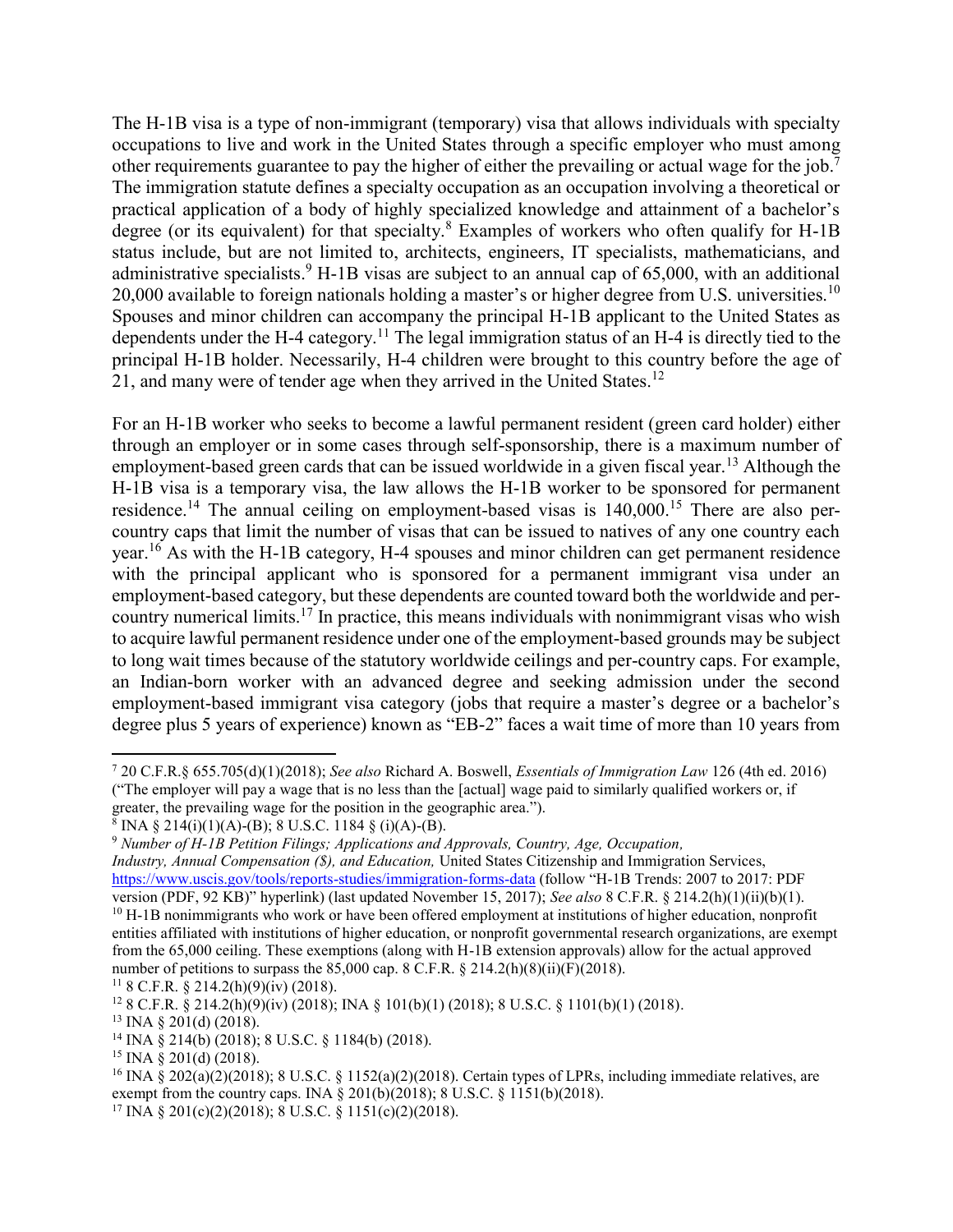the time his or her labor certification or immigrant visa petition is filed.<sup>18</sup> According to the National Foundation for American Policy, an H-1B sponsored for an employment-based visa born in India could theoretically wait 70 years to receive a green card.<sup>19</sup> For H-4 children living in the United States, a long wait time can mean a loss of immigration status because of how the immigration law treats age. H-4 children who turn 21 before a visa becomes available will automatically be disqualified from obtaining a green card through their parents' applications.

For example, Shynitha Pulluri is a high school student with H-4 status who has studied in the United States for six years. She wants to become a cardiologist in the United States. During this time, she has received numerous awards and has excelled in school. Once she turns 21, Shynitha will lose her H-4 status and be forced to return to her home country of India.<sup>20</sup> If she returns to the United States on a student visa and thereafter seeks a green card based on her skills, she will acquire her green card only at the age of 50 or above.<sup>21</sup> Our country will be diminished by the loss of young people like Shynitha.

Providing solutions for DACA recipients and H-4 children who may potentially "age out" requires a legislative fix that includes a durable status for both populations and a pathway to permanent residency. The DREAM Act has been introduced by Congress in many forms, but the goal remains the same: to provide conditional permanent residence with a pathway to lawful permanent residence (and eventually citizenship).<sup>22</sup> The need to pass a "clean" DREAM Act is urgent.

For the H-4 population, Congress should pass legislation to eliminate or increase the per country caps, and exempt spouses and children from or increase the 140,000 employment-based worldwide cap as this would substantially decrease or eliminate existing wait times even for derivative and principal applicants alike.

Our goal is to provide the legal landscape of DACA and H-4 and support solutions that are legally sound and consistent with our American aspirations. We urge Congress to pass a "clean" DREAM

 $\overline{\phantom{a}}$ <sup>18</sup> The EB-2 is an employment-based second preference for professionals holding advanced degrees, or for persons with exceptional ability in the arts, sciences, or business who will substantially benefit the national economy or culture. The EB-2 applicant must be "sought by an employer in the United States." INA § 203(b)(2)(A) (2018); 8 U.S.C § 1153(b)(2)(A) (2018). *See also* Richard A. Boswell, *Essentials of Immigration Law* 158 (4th ed. 2016). *Visa Bulletin Immigrant Numbers for February 2018,* United States Department of State Bureau of Consular Affairs, (February 2018) https://travel.state.gov/content/dam/visas/Bulletins/visabulletin\_February2018.pdf.

<sup>19</sup> Stuart Anderson, *Waiting and More Waiting: America's Family and Employment-Based Immigration System,*  National Foundation for American Policy

[http://www.nfap.com/pdf/WAITING\\_NFAP\\_Policy\\_Brief\\_October\\_2011.pdf](http://www.nfap.com/pdf/WAITING_NFAP_Policy_Brief_October_2011.pdf) (last visited Feb. 27, 2018) ("The 70year wait estimate is derived from calculating that there exists a backlog of 210,000 or more Indians in the most common skilled employment-based category (the 3rd preference or EB-3) and dividing that by the approximately 2,800 Indian professionals who receive permanent residence in the category each year under the law.").

<sup>&</sup>lt;sup>20</sup> H4 DREAMERS, siia.us<https://siia.us/h4-dreamers/> (last visited Feb. 27, 2018).

<sup>&</sup>lt;sup>21</sup> H4 DREAMERS, siia.us  $\frac{\text{https://siia.us/h4-dreamers/}}{\text{https://siia.us/h4-dreamers/}}$  (last visited Feb. 27, 2018).

<sup>&</sup>lt;sup>22</sup> The most current version of the DREAM act, introduced in the Senate on July 20, 2017, grants conditional permanent residence to "any alien who is inadmissible or deportable or is in temporary protected status who: (1) has been continuously physically present in the United States for four years preceding this bill's enactment; (2) was younger than 18 years of age on the initial date of U.S. entry; (3) is not inadmissible on criminal, security, terrorism, or other grounds; (4) has not participated in persecution; (5) has not been convicted of specified federal or state offenses; and (6) has fulfilled specified educational requirements." Dream Act of 2017, S.1615, 115th Cong. § 3(b) (2017)[. https://www.congress.gov/115/bills/s1615/BILLS-115s1615is.pdf](https://www.congress.gov/115/bills/s1615/BILLS-115s1615is.pdf) (last visited Feb. 27, 2018)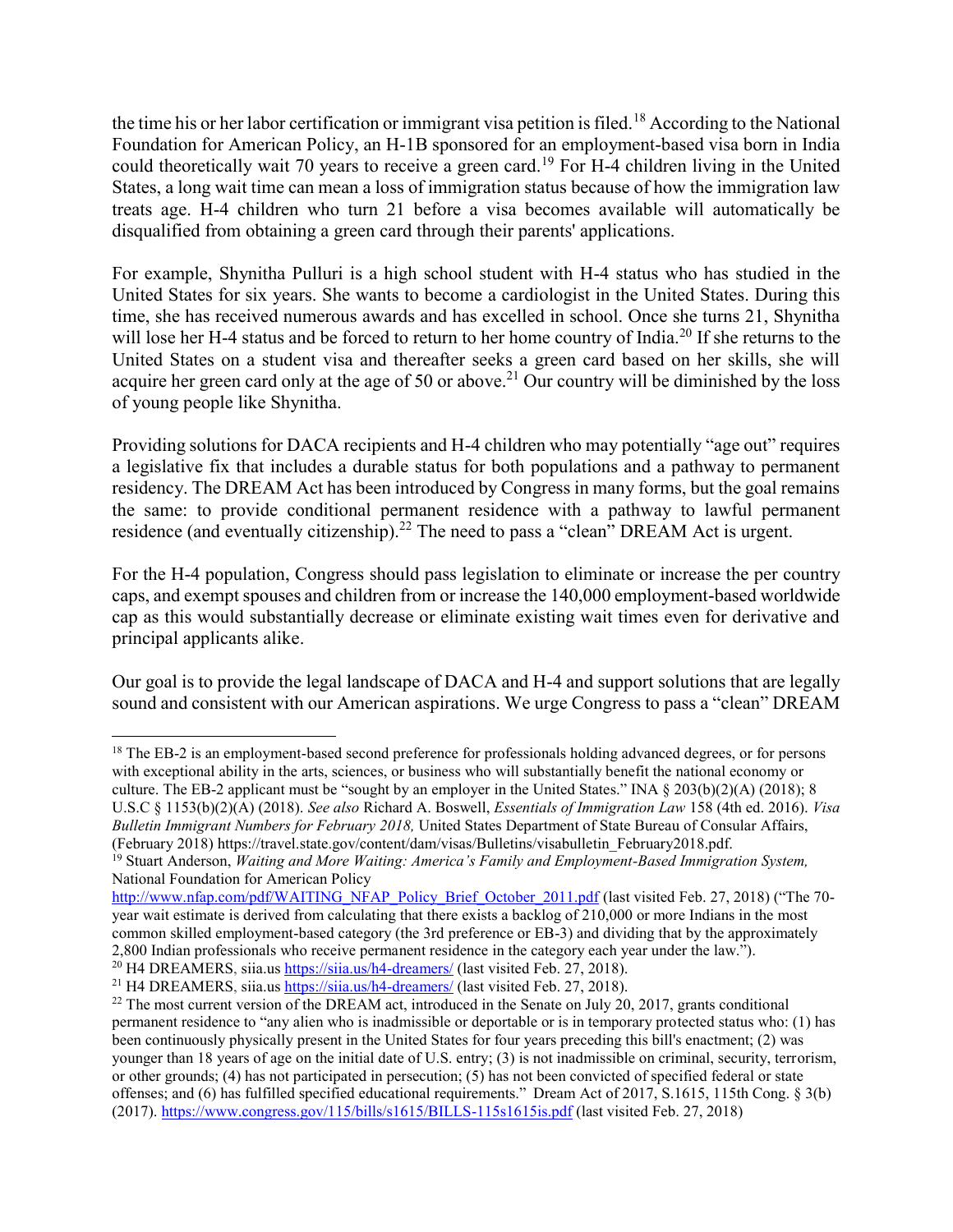Act as soon as possible. We hope it can be a foundation to address reforms for H-4 children. Both populations present compelling equities and contribute or have the potential to contribute to the United States in meaningful ways.

*\*All institutional affiliations are for identification purposes only and do not signify institutional endorsement of this letter*

Shota Awaprosad Wadhia

Shoba Sivaprasad Wadhia\* *Samuel Weiss Faculty Scholar and Clinical Professor of Law Founding Director, Center for Immigrants' Rights Clinic Penn State Law, University Park*

James Alexander *Managing Shareholder Maggio Kattar Nahajzer + Alexander PC*

Sameer Ashar *Clinical Professor of Law University of California, Irvine*

Lenni Benson *Professor of Law Founder and Senior Advisor, Safe Passage Project New York Law School*

Anil Kalhan *Associate Professor of Law Drexel University Kline School of Law*

Stephen H. Legomsky *John S. Lehmann University Professor Emeritus Washington University School of Law*

Cyrus D. Mehta *Founder and Managing Partner of Cyrus D. Mehta & Partners, PLLC Adjunct Professor of Law, Brooklyn Law School*

Hiroshi Motomura *Susan Westerberg Prager Professor of Law School of Law, University of California, Los Angeles (UCLA)*